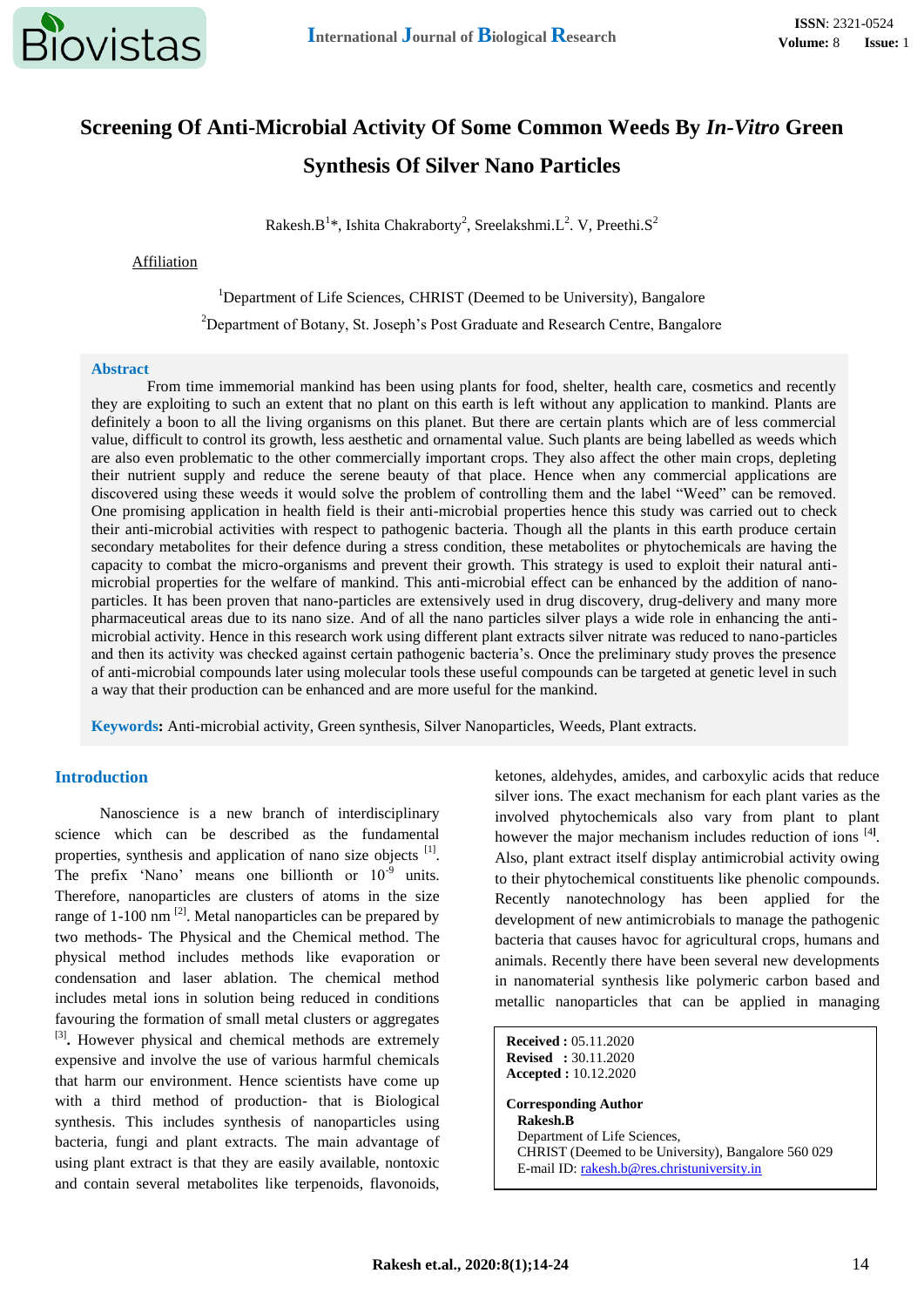bacterial plant diseases [5**] .**A barrier that prevents the easy entry of external agents into plant cells is indeed the plant cell wall. The pore diameter of the cell wall varies from 5 to 20 nm. Therefore, only nanoparticles or nanoparticle aggregates can cross the cell wall to enter the plasma membrane with a diameter lower than the pore diameter. They can also enter through stomatal openings or leaf bases of trichomes when applied to leaves and are translocated from there to different tissues [6].Some experiments have shown that nanoparticles are not benign and can affect cellular, subcellular and protein levels. Nanoparticles migrate across the body and deposit in target organs, infiltrate cell membranes, lodge in mitochondria, and cause injurious reactions<sup>[7].</sup> Silver nanoparticles (AgNPs) are the most widely used in today's research. Silver ions are known for their potent inhibitory and bactericidal effects. Silver is also known to have been successful against burns, chronic osteomyelitis urinary tract infections etc. Several proposals exist to explain the antimicrobial effects of silver ions. The most accepted proposal is that the heavy metals react with proteins by combining with the SH (thiol) groups which inactivates the proteins [8] **.** Due to these properties silver is widely used to make nanoparticles. Also, the antibacterial activity is closely related to the size of the particles; that is smaller the silver nuclei higher is the antibacterial activity. For effective utilisation of Silver Nanoparticles (AgNPs) it is necessary for them to be available at cheaper rates. As antibacterial agents AgNPs have a wide range of applications in disinfecting medical devices and water treatment [9**] .** Recently AgNPs were also used in the textile industry to produce silver nanocomposite fibres that incorporated silver nanoparticles inside the fabric and exhibited high antimicrobial activity against E*. coli* [10] *.*Micromolar doses of silver ions are enough to kill bacteria but has no harmful effect on humans while silver at very high concentrations may be toxic to mammals, freshwater and marine organisms and disrupt the biological functions of cells<sup>[6]</sup>. Shape of nanoparticles also affects their activity. According to a study conducted truncated triangular nanoparticles show bacterial inhibition at concentration of 1µg while spherical nanoparticles require a concentration of 12.5µg. Thus, silver nanoparticles with different shapes have different effects on bacterial cells [11**]** . Hence control of size and size distribution is considered important which can be controlled depending on the chosen method of synthesis and the reducing agents [10**] .** The surface plasmon resonance plays an important in determination optical spectra of metal nanoparticles which shifts to a longer wavelength with the increase in particle size. The small size of the nanoparticle means that it has large surface area to meet bacterial cells and has a higher percentage of interaction when compared to larger particles <sup>[12]</sup>. New multi drug resistant strains of bacteria have become a serious problem in public health. These resistant bacteria and high price antimicrobial drugs have led scientists and researchers to find drugs which are broadly applicable and are economically viable. Since silver has broad antimicrobial activity against both gram positive

and gram-negative bacteria, AgNPs with high surface/volume fraction are being extensively used. Therefore, silver nanoparticle impregnated medical devices like masks and implantable devices that exhibit antimicrobial activity has gained a lot of popularity <sup>[13]</sup>. Nanoparticle infused creams dressings and gel extensively reduce bacterial infections in chronic wounds [14**] .** However according to research conducted AgNPs are less effective against gram positive bacteria when compared to gram negative ones due to thicker peptidoglycan in the former case [15**] .** In this project silver nanoparticles are synthesised using extracts of commonly available weeds around Bangalore and they were tested for antimicrobial properties against human pathogenic bacteria-*Escherichia coli, Staphylococcus aureus, Klebsiella pneumonia* obtained from Apollo Hospital Bannerghatta road, Bengaluru.

### **Bacterial samples:**

Three pure pathogenic bacteria samples obtained from Apollo hospitals were used in this project, there characteristics are briefly described below:

### *a) Escherichia coli:*

*E.coli* are gram negative and rod shaped bacteria. The gastrointestinal tract of warm-blooded animals is colonized by *E. coli* within a couple of hours or a few days after birth. But *E. coli* is more than a harmless intestinal inhabitant; it can also be a highly versatile, and frequently deadly, pathogen. It is responsible for several intestinal and extraintestinal diseases. ExPEC (Extraintestinal Pathogenic *Escherichia coli*) strains are the cause of a diverse spectrum of invasive human and animal infections, often leading to septicemia. Uropathogenic *E. coli* (UPEC) can cause urinary tract infections. EIEC (Enteroinvasive *E. coli*) causes a broad spectrum of human's diseases like invasive inflammatory colitis but may also elicit a watery diarrhoea syndrome [16**] .***E.coli* are usually sensitive to ciprofloxacin, Bactrim or Gentamycin. In most cases treating with antibiotics can triple the risk of developing hemolytic uremic syndrome leading to kidney failure. Hence use of AgNP may help prevent such situations.

# *b) Klebsiella pneumonia:*

*Klebsiella pneumoniae* is an enteric bacillus with a prominent capsule and a gram-negative, lactose fermenter. This bacterium was linked with both Old World and New World primate with peritonitis, septicemia, pneumonia and meningitis. Prominent polysaccharide capsules typically grow which increase virulence through phagocytosis defence of bacteria and the prevent the destruction by serum bactericidal factor. Any of *Klebsiella pneumoniae* superbug strains are now particularly resistant to certain antibiotics such as Carbapenems, which are considered last resort medicines. However, there is a susceptibility to ciprofloxacin or ofloxacin in certain strains<sup>[17]</sup>.

#### *c) Staphylococcus aureus:*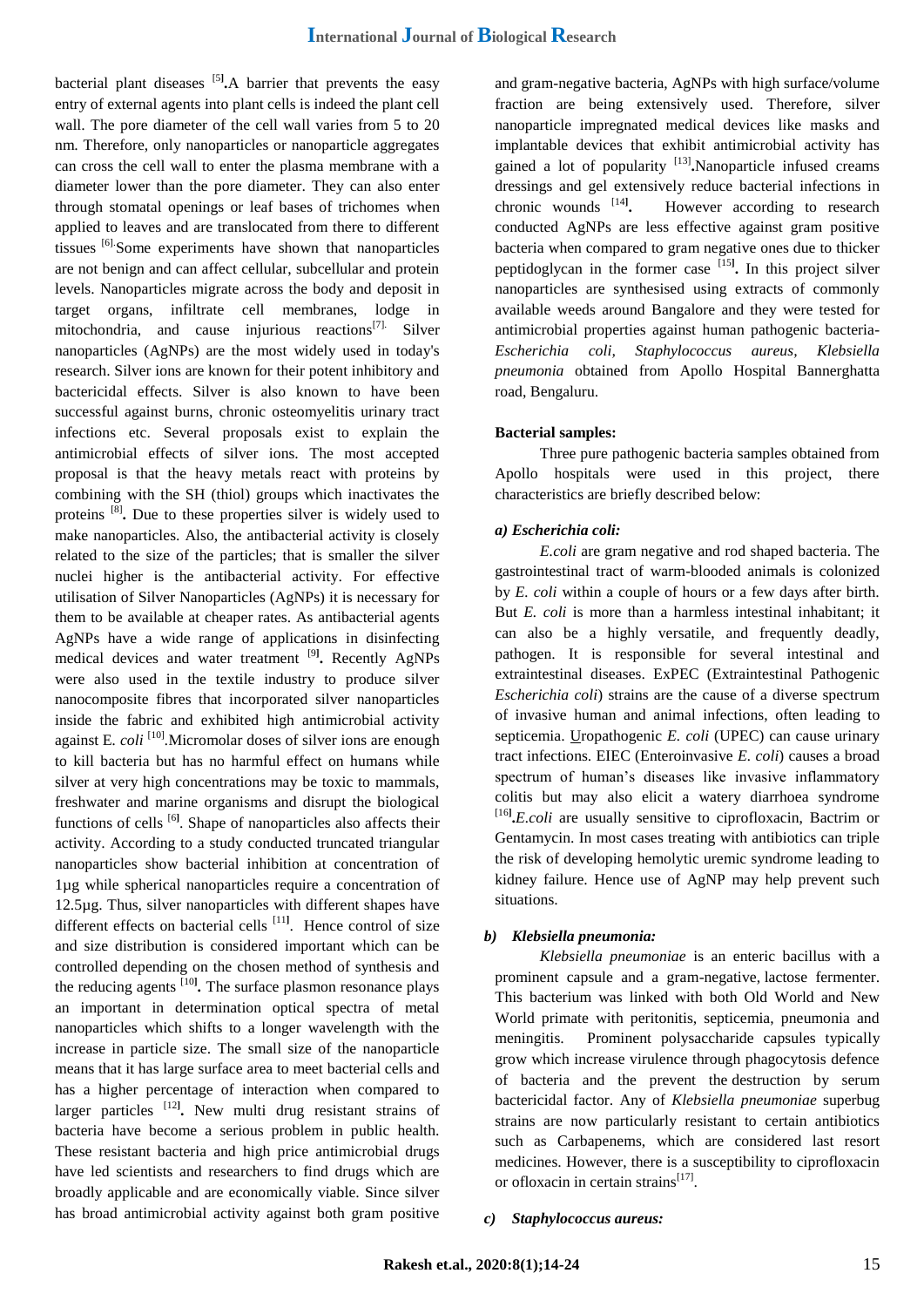Staphylococci are gram-positive bacteria of 0.5 to 1.5 μm diameters distinguished by individual cocci, separated into clusters with grape-like in more than one plane. ng They are non-motile, non-spore forming facultative anaerobes. S. aureus is a significant pathogen that infects both hospitalized and stable immunological patients. It may cause local skin, nose, urethra, vagina and gastrointestinal tract infections, which are often mild and do not endanger lives. Enterotoxin ingestion from S. Aureus can cause food poisoning in contaminated  $food<sup>[18]</sup>$ . Staphylococci are strongly resistant to the most widely used antibiotics, such as erythromycin<sup>[19]</sup>, ampicillin b and tetracycline. Vancomycin is inhibiting *S. aureus* production in some cases<sup>[20]</sup>.

# **Plant samples:**

There are approximately 250,000 species of plants throughout the world and it is estimated that about 8,000 of these species are considered as weed plants.A weed is considered as a plant in the wrong place, or the plants that grows and reproduces aggressively outside its native habitat [21**] .** Commonly these plants are unwanted in human controlled areas such as farm fields, gardens, lawns, and parks. A plant that is weed in one context is not a weed when growing in a situation where it is wanted. Sometimes plants become dominant when introduced into new environment as there is no animals in that environment that feed on them, hence these plants grow abundantly and become weed in that particular area. In some conditions these weeds produce allelopathic chemicals which is indigenous to plants and they are not yet adapted to it, these chemicals may limit the growth of plants,germination of plants and growth of seeds and seedlings [22**] .**A number of native and non-native plants are considered as unwanted for number of reasons [23**]** . They interfere with the food and fibre production in agriculture hence they must be controlled in order to prevent loss of crop yield and also, they interfere with other cosmetic, decorative or recreational goals such as in lawns, landscape architecture, playing fields and golf courses<sup>[24]</sup>. The commonly available wees used for this research are

# **Lantana sp:**

It is a rough textured and usually prickly shrub weed with oppositely arranged leaves belonging to Verbenaceae family. It's a genus consisting of about 150 species. It comes from tropical Americas and African countries, but occurs in various areas as an invasive plant. They are generally referred to as lantana, popular lantana, Indian curse, Camara lantana. Thorny shrub species Lantanas include upright shrub, half or more or less suspended shrub species that exceed 2-3 metres in height [25,26]. The stems are angular, with bent spines. The leaves are simple, opposite, with rough lamina, oval, dented frequently with an acute apex. The inflorescence consists of a hemispheric head axillary or terminal, of several tiny tubular flowers, of purple, pink or orange. The fruits are fleshy drupes, which range in colours from blue to black around 3

mm in diameter. The ethanolic extracts of *L. camara* and *L. montvidensis* have the antibacterial activity against common and multi-resistant bacteria isolated from clinical material are presented against gram positive and gram negative strains.The in vitro antimicrobial activity of ether soluble fraction of upper ground parts of Lantana species and its Petroleum ether insoluble and soluble portions and sub fractions were deliberated against various Gram positive and Gram-negative bacteria and fungi while inactive against fungi tested.With the persistent manifestation of opposing pathogenic microorganisms, there is an emergent inquisitiveness in the discovery of new antimicrobial agents. The use of plant extracts can be great significance in therapeutic treatments with known antimicrobial properties<sup>[27]</sup>. The antimicrobial properties of plant have been examined by a numerous researcher worldwide <sup>[28]</sup>. The extracts from the leaves exhibit antimicrobial, fungicidal, insecticidal, nematicidal, biocidal activity. Plant extracts are used as medicine for the treatment of cancers, chicken pox, measles, asthma, ulcers, swellings, eczema, tumors, and high blood pressure.

# *Leucas aspera:*

*Leucas aspera* is a species in leucas genera and lamiaceae family. They are commonly known as "Thumbai or Dronpushpi [29**] .**It contains about 200 species; these species are widespread over Africa and Southern and Eastern Asia. *Leucas aspera* in India, Philippines as well as the plains of Mauritius and Java is considered as a very common weed <sup>[30]</sup>. These are found in dry, open, sandy soil and abundantly found in waste areas. It is an annual herb or under shrub grows to a height of 15-60 mm[31**]** . It has a well-developed tap root system, the stem is quadrangular, much branched, and leaves are opposite, subsessile, liner-lanceolate, entire obtuse, narrowed at the base. Leaves can reach to a length of 8mm and 1.25mm broad and petiole length is 2.5-6mm long and verticillaster type of inflorescence; flowers are white, small and directly attached to the base of the stalk of the flower. Flowers are complete, bisexual, irregular, zygomorphic, hypogynous, and pentamerous. Fruit is 2.5mm long and it is a nutlet<sup>[30]</sup>. This plant flowers during cold season and fruiting occurs during hot season<sup>[32]</sup>. The phytochemical properties of both leaves and root extracts showed the presence of bioactive compounds like alkaloids, flavonoids, phenols, tannins, saponins, sterols and pigments.[33**]**Chloroform and Ether extracts from *L. Aspera* showed the existence of antifungal action against *Trichophyton* and *Microsporum gypsum.* The minimum inhibitory concentration was calculated to be 5 mg / mL. *Leucas aspera* has both fungistatic and fungicidal activities<sup>[34]</sup>. The smoke of the  $L$ . *aspera* leaves is more harmful to the filarial vector mosquitoes*, Culex quinquefasciatus* greater than synthetic mosquito pads, as it contains 4 percent d-allethrin<sup>[35]</sup>. The methanol extract from *L. Aspera* flowers display the presence of alkaloid residues and the flower juice has strong antibacterial activity<sup>[36]</sup>. The **essential** oils from *L*.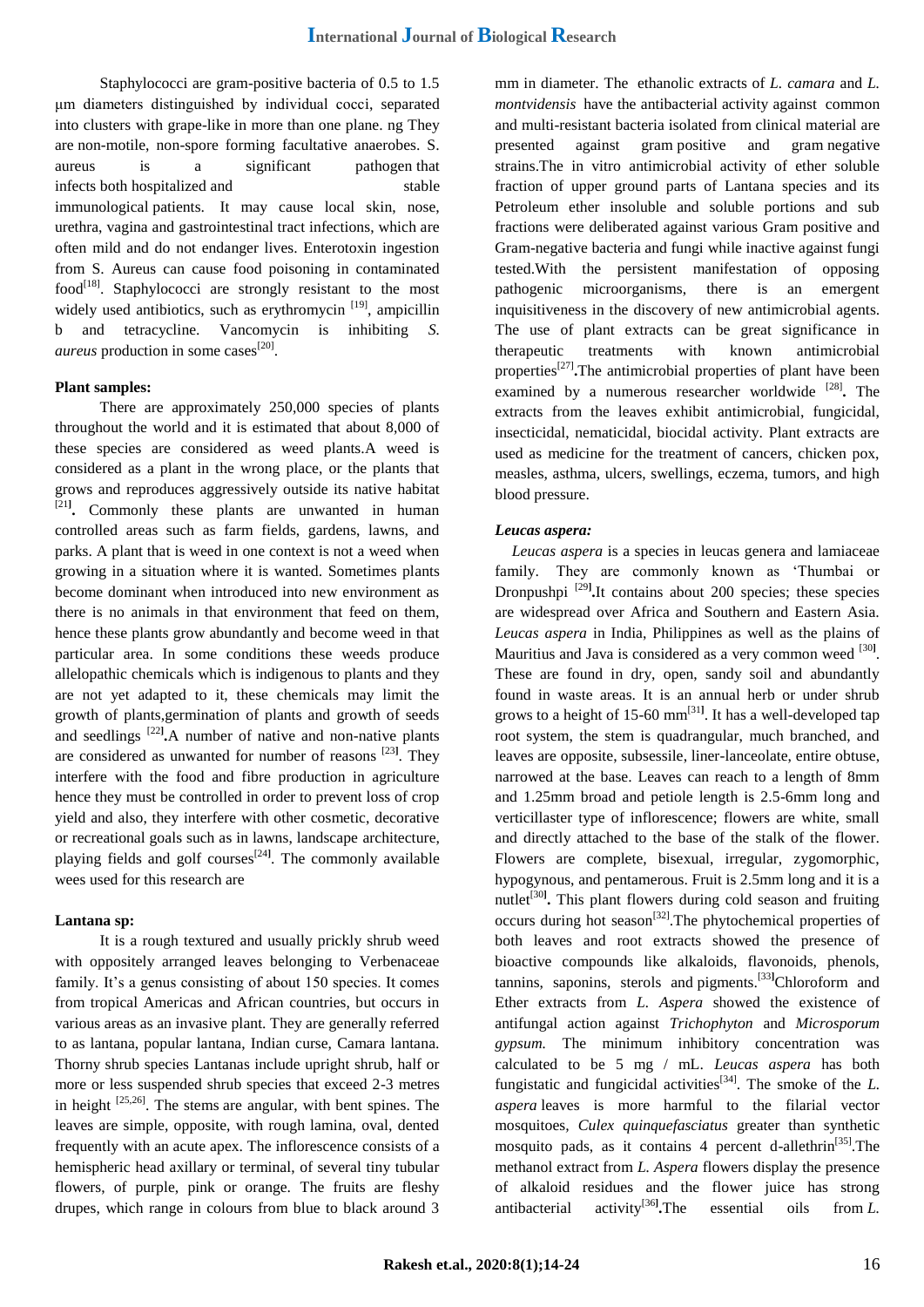*aspera* showed bacteriostatic activity on different microbes *Staphylococcus aureus, Vibrio cholerae, Salmonella typhi, Klebsiella aerogenes, Escherichia coli, Proteus vulgaris, Pseudomonas pyocyanea* and *Dys. Flexneri*[37**] .**

# *Oxalis sp:*

*Oxalis* is a larg[egenus](https://en.wikipedia.org/wiki/Genus) of the [flowering plants](https://en.wikipedia.org/wiki/Flowering_plants) in the family [Oxalidaceae](https://en.wikipedia.org/wiki/Oxalidaceae) comprising about 570 [species](https://en.wikipedia.org/wiki/Species)<sup>[38]</sup>. The genus is present throughout the world, and the diversity of species is especially abundant in tropical Brazil, Mexico and South Africa. Many of the species are known as wood sorrels because they have an acidic flavour. Other plants are referred to as yellow sorrels or pink sorrels because of the hue of their flowers. Most plants are known colloquially as false shamrocks, and others are called sour grasses. It's a herbaceous weed. The species has many weedy traits, such as being readily self-pollinated, producing many seeds in a short period, and being able to grow quickly in open fields, which is why it is considered a cosmopolitan weed as it appears in most of the world's tropical and temperature zones. It is found in parks, lawns, arable land and pastures. It is a perennial herb with a thin main root. The stems are prostrate to sub erect, about 40 mm long, slender, weak, branched, frequently rooted at nodes, covered with flexible hairs. Leaves of three leaflets, alternate in colour, green or purple. Petiole is very short, 1-7 mm long, normally 2-3 mm long, wide, free, truncated apex, glabrous to densely covered with long hair. Lamina of leaflets equal, narrowly obcordate, glabrous or sparsely hairy, with densely hairy midrib below; narrow or wide laminate sinus, 1/2 laminate length; 1-5 flowered inflorescence; 1-4 mm long peduncle. Bracts 2-3, linear or linear-lanceolate, sepals 3-4, elliptical-ovate to elliptical-obovate, 5-10 petals, oblong-obovate, golden, glabrous. Stamens at 2 levels; filaments glabrous, connate to the nucleus. Styles shorter than, equivalent to or marginally longer than stamens, 10-18 mm long capsule, 1-3 mm seed, wide-ellipsoid $[39]$ . Oxalis produces chemicals that are normally harmful to bacteria. Traditionally, the powdered stem is used for the treatment of rheumatic knee pain and malaria and is also used as an expectorant. The bark is used to treat snakebite and bronchitis. Leaf juice is used as a digestive agent, antidote to reptile venoms, mild bitter tonic, laxative, diaphoretic and diuretic. Hepatoprotective, antileishmanial, antiviral and anti-fungal activity and analgesic, antipyretic and ulcerative activity have also been documented. The plant also has anti-allergic anti-helminthic activity and newly documented hepatoprotective activity<sup>[40]</sup>.

# *Parthenium sp:*

*Parthenium* is a flowering plant genus of the family Asteraceae. It is endemic to the tropics of America. Popular names include white top marijuana, famine weed, Santa-Maria, Santa Maria feverfew  $[41]$ . It is locally referred to in India as carrot grass, congress grass or Gajar Ghans. In India, Australia and parts of Africa, it is a common invasive species

<sup>[42]</sup>. *Parthenium* is a native of the Gulf of Mexico region, Central America, South North America, the West Indies and Central South America. Mostly these are cosmopolitan in distribution. *Parthenium* is an annual herb that is increasingly maturing, erect and very branched. It has a dense tap root system that is erect and very branched, reaching up to 2 m in height. When the plant matures into a hardy bush, the stem is hairy, octangular, longitudinally grooved and becomes robust and woody.Leavesare simple, alternating, pinnately or bipinnately dissected, growing smaller towards the apex of the branches. Four kinds of glandular and non-glandular, multicellular white trichomes are covered by the stem and leaf surface. The flowers are creamy white, growing from the leaf forks, about 4 mm long. A large amount of anemophilous pollen grains are made. With thin white scales, each flower produces four to five black wedge-shaped seeds that are 2 mm long. <sup>[43]</sup> The antiviral, antifungal, antibacterial, antihelmintic, antimolluscal, and anti-inflammatory effects of parthenium have been recorded in so many investigations. In *Escherichia coli, Bacillus subtilis, Enterococcus sp., Staphylococcus aureus, Pseudomonas aeruginosa, Bacillus cereus, Enterobactor aerogenes, Aspergillus niger, Candida albicans, Aspergillus flavus,* various researchers have reported antimicrobial efficacy. In parthenium the antimicrobial efficacy is due to the presence of five terpenoids, volatile oils and flavonoids as well as [amino acid,](http://www.scialert.net/asci/result.php?searchin=Keywords&cat=&ascicat=ALL&Submit=Search&keyword=amino+acid) sugars and phenolic derivatives. Parthenium showed good activity against pathogenic microorganisms where modern antibiotic therapy has failed. The crude extracts obtained from the parthenium may be used to treat the infections caused by *[Bacillus subtilis](http://www.scialert.net/asci/result.php?searchin=Keywords&cat=&ascicat=ALL&Submit=Search&keyword=Bacillus+subtilis)*, *S. aureus, P. aeruginosa* and *[Saccharomyces cerevisiae](http://www.scialert.net/asci/result.php?searchin=Keywords&cat=&ascicat=ALL&Submit=Search&keyword=Saccharomyces+cerevisiae)*[44] **.**

# *Tridax sp.*

As a common weed and pest herb of the Compositae family (Asteraceae), it is best knownas the coat buttons or tridax daisy. It is endemic to the tropical Americas, but has been spread worldwide to tropical, subtropical and mild temperate areas. *Tridax* is an annual, often perennial, ascending herb prostrate with a flowering axis of up to 50 mm long. It is coated in hair that is rigid and upright. Simple, opposite, thick, egg shaped with deeply toothed edges, and covered with dense hair are the leaves, borne on stalks. Like flower-heads, a daisy is born on long stalks. They consist of a central disc of several yellow tubular florets, including cream-colored florets, surrounded by 4-7 petals. The fruit is an achene topped with white bristles on a tuff.The antibacterial activity of Methanolic and ethyl acetate extracts of *Tridax procumbens* were examined against *Escherichia coli*, *Klebsiella pneumoniae*, *Salmonella typhi*, *Bacillus cereus* and *Staphylococcus aureus.* Antibacterial activity was investigated by disc and agar well diffusion method. The ethyl acetate extracts of the *Tridax procumbens* showed effective inhibition against *staphylococcus aureus* than compared to another organism. *Tridax* has been used for wound healing and as an anticoagulant, antifungal and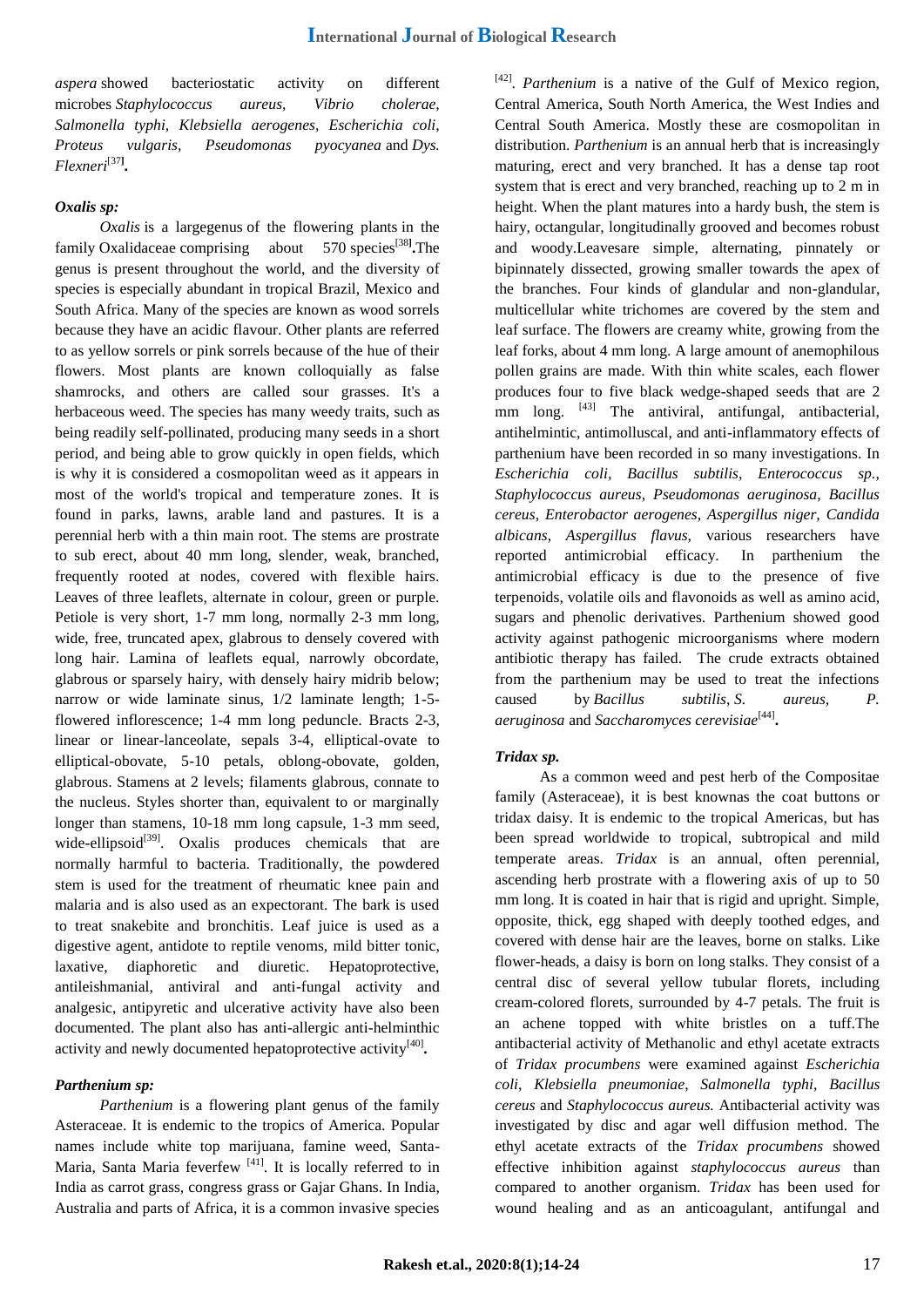repellent for insects in India. Juice derived from the leaves is added directly to the wounds. Its leaf extracts have been used in common medicines for infectious skin diseases. It is used for liver diseases, hepato-protection, gastritis and heartburn in ayurvedic medicine. Various pharmacological effects have been reported for *Tridax* extracts, such as mosquito repellent activity, leishmanicidal, hepatoprotective effect on the antioxidant system of the liver, immunomodulatory effect, activity of wound healing and antiprotozoal effects. Plants have an infinite potential to synthesise aromatic compounds, most of which are derivatives of phenols or oxygen substituted by them. Some are metabolites that are secondary. These compounds act as pathways for plant defence against predation by bacteria, insects and herbivores. Some terpenoids are plant dye, some are plant flavouring agents and others are having medicinal properties [45].

# **Materials And Methods**

### **Preparation of plant extracts:**

About 100 grams of fresh, green, healthy leaves of weed samples were collected from in and around waste lands of Bangalore and identified by the Department of Botany, St. Joseph"s Post Graduate and Research Centre. The leaves were washed with running tap water and double distilled water to remove the surface debris and other contaminated organic contents. The leaves were shade dried for about 7-10 days depending on the plant samples. And then they were finely powdered using a mixer and stored in a clean dry air tight bottle. Collection of plant sample and drying has been depicted in figure-1.

About 10 grams of finely powdered leaf samples were homogenized with 100ml of solvent such as Acetone, Methanol, Petroleum ether and water using pestle and mortar. This extract was taken in beaker and covered with aluminium foil and heated in water bath for 20 minutes for complete exudation of all phytochemicals<sup>[46]</sup>. This plant extract was centrifuged at 5200 rpm for about 10-15 minutes, the supernatant was filtered using Whatman number-1 filter paper to further purify the extracts and remove the other minute debris. This clear extract was stored in clean, dry, sterile, labelled glass vials [47].

# **Green synthesis and characterization of silver nanoparticles (AgNPs):**

0.1M of 100mL Silver nitrate  $(AgNO_3)$  solution was prepared freshly in an Erlenmeyer flask and stored in clean, dry, brown, glass bottles.10mL of plant extract wastaken in a beaker and 10mL of  $AgNO<sub>3</sub>$  solution was added. This setup was incubated in dark chamber for 24 hours at room temperature to reduce photo-activation of silver nitrate. After 24 hours color change was noticed.Formation of silver nanoparticles was confirmed by the color change in the solution after 24-hour incubation in the dark  $[48]$ . Silver nanoparticles are extraordinarily efficient at absorbing and scattering light and have a color that depends on the size and

shape of the particles. In solution the larger the particles, more brownish red the solution is. Particles larger than 400nm have a reddish solution. The U.V Visible Spectroscopy was also used to confirm the formation of AgNPs which is based on their optical properties. Absorbance was measured between 200nm to 800nm with resolution of 1nm by taking the sample in quartz cuvette. Typical silver nanoparticles have peak in their absorbance values in the visible range of  $446-448$  nm  $^{[49,50]}$ .

# **Culturing of bacterial samples:**

Pure ATCC Bacterial strains of Escherichiacoli, Klebsiellapneumonia, Staphylococcusaureuswere obtained from Apollo Hospital, Bannerghatta Road, Bengaluru. The cultures were obtained on Blood Agar Media. Each of the bacterial strains was sub cultured on Brain Heart Infusion media (BHI). A permanent stock was prepared on BHI agar for future sub culturing purposes and a working stock was prepared in the form of BHI broth for immediate purposes. The subcultures were prepared in the microbiology lab of St. Joseph"s College, Post Graduate and Research Centre.



**Figure.1:** Collection and drying of samples.

### **Preparation of BHI media for subculturing:**

37g of media was dissolved in one litre of distilled water in a conical flask.The solution was boiled for one minute with frequent agitation to completely dissolve the media. (17g of agar agar was added to one litre of media to prepare BHI agar if required) pH was maintained around 7.3  $\pm$  0.1 at 25°C. The media was Autoclaved at 121°C for 15 minutes. Later it was cooled to room temperature, labelled and stored at 4°C for further use.

### *Sub culturing of bacteria:*

In order to subculture the required bacteria in a broth, a scoop of bacteria was collected from the original pure culture plate and inoculated into sterilized broth to prepare the working subculture.The bacteria were streaked using quadrant streaking method on the prepared BHI agar plates to prepare the permanent stock from the original stock.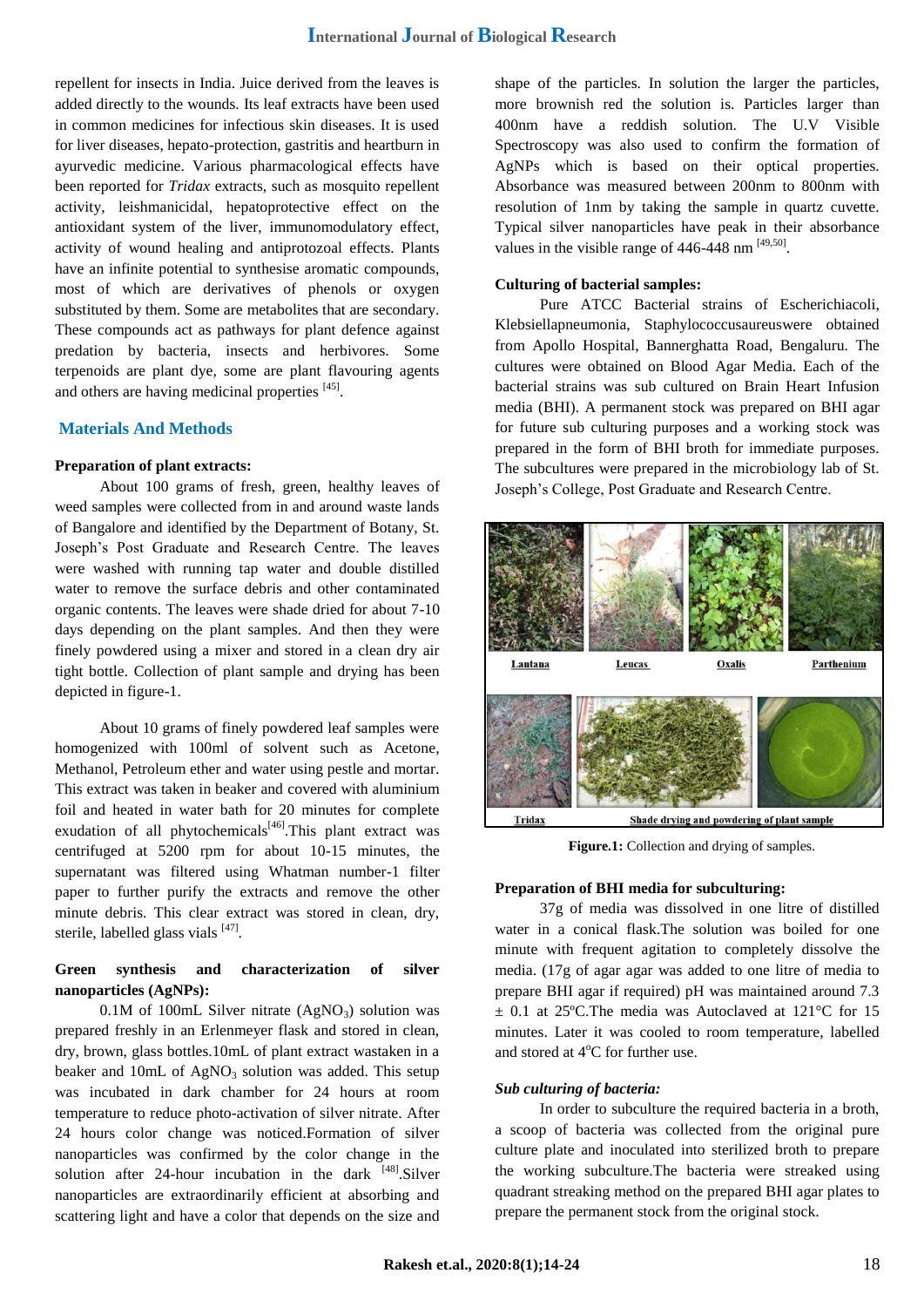# **Assessment of anti-microbial assay using well diffusion method:**

38g of Mueller-Hinton Agar (MHA) media was dissolved in one litre of distilled water.With frequent agitation the media was boiled for one minute to completely dissolve and it was autoclaved at 121°C for 15 minutes and later cooled to room temperature (The final pH was maintained at  $7.3 \pm 0.1$  at  $25^{\circ}$ C). Cooled Mueller Hinton Agar media was poured into clean, sterile petri dishes on a level, horizontal surface to give uniform depth. This was performed inside the Laminar Airflow Chamber. The plates were allowed to cool at room temperature.After solidification of the media, 200 µL of bacterial sample were inoculated into the petri plates using sterile, autoclaved ear budsor L shaped Glass rod and spread uniformly. Four wells were punched on each plate. 500 µL of Acetone extract, Methanol extract, Petroleum ether Extract, Water extract of plant sample was loaded in each of the wells. In another plate consisting of four wells, 500 µL of Acetone extract, Methanol extract, Petroleum ether Extract and Water extract of plant samples containing Silver Nanoparticles (AgNP"s) were loaded in each of the wells. Control (solvent used for extraction like Acetone, Methanol, Petroleum ether)and commercially available anti-biotic disc like Chloramphenicol and Norfloxacin was loaded in another plate with four wells. The plates were incubated at 37°C in the incubator for 24 hours. Results were observed, diameter of the Clearing zones were noted down, photographed and the data was tabulated.

# **Results**

# **Antimicrobial activity of Lantana:**

Table-1 shows the clearing zone activity of various extracts of Lantana while figure-2 depicts their graphical representation. In case of all 3 bacteria the plant extracts give no or minimal clearing zone indicating that the plant extracts have no antimicrobial activity.However, in case of *E.coli*, Acetone and Methanol extracts show minimal clearing zone of diameter 2.0 mm and distilled water and Petroleum ether extracts show no clearing zones. In case of *K.pneumoniae*, Acetone, Distilled water and Methanol extracts showed minimal antimicrobial activity with diameter of 2.0 mm, 2.0 mm, and 4.0 mm respectively. In case of *S.aureus* none of the plant extracts showed any antimicrobial activity. Hence it is indicated that Methanolic leaf extracts are slightly effective against *E.coli* and *S.aureus* with a high MIC value [51**] .** The Acetone extract usually contains components accounting like Linoleic acid (54.9%), palmitic acid (5.4%) and oleic acid (5.4%). Water is an excellent solvent for extraction of polar compounds; the dissolved components usually are responsible for the antimicrobial activity.The AgNPs obtained from the extracts on the other hand showed comparatively more antimicrobial activity than the plant extracts. In case of *E.coli*, Methanol and Petroleum ether AgNPs show the maximum antimicrobial activity with a clearing zone of diameter 20 mm each. The Acetone AgNPs

showed a little less antimicrobial activity compared to the other two extracts with a clearing zone of 16 mm whereas the AgNPs from the distilled water extracts did not show any antimicrobial activity. The dissolved components in the plant extracts act as reducing agents that reduce silver nitrate into silver ions [52**] .**

| <b>Table.1:</b> Clearing zone of <i>Lantana</i> plant extract against the |
|---------------------------------------------------------------------------|
| bacterial samples.                                                        |

|                                      |                         | <b>Clearing</b><br>zone in<br>E.coli<br>(mm) | <b>Clearing</b><br>zone in<br>K.<br>pneumonia<br>(mm) | <b>Clearing</b><br>zone in<br>S. aureus<br>(mm) |
|--------------------------------------|-------------------------|----------------------------------------------|-------------------------------------------------------|-------------------------------------------------|
| <b>Acetone</b>                       | Plant<br>extract        | 0.2                                          | 0.2                                                   | 0.0                                             |
| <b>Extract</b>                       | AgNPs<br>Solu.          | 1.6                                          | 1.0                                                   | 1.0                                             |
| <b>Distilled</b><br>water<br>extract | <b>Plant</b><br>extract | 0.0                                          | 0.2                                                   | 0.0                                             |
|                                      | AgNPs<br>Solu.          | 0.0                                          | 0.2                                                   | 0.4                                             |
|                                      | <b>Plant</b><br>extract | 0.2                                          | 0.4                                                   | 0.0                                             |
| <b>Methanol</b><br>extract           | AgNPs<br>Solu.          | 2.0                                          | 0.6                                                   | 0.4                                             |
| <b>Petroleum</b><br>ether<br>extract | <b>Plant</b><br>extract | 0.0                                          | 0.0                                                   | 0.0                                             |
|                                      | AgNPs<br>Solu.          | 2.0                                          | 0.4                                                   | 0.6                                             |



**Figure.2:** Graphical representation of Antimicrobial activity of *Lantana* sp.

### **Antimicrobial activity of** *Leucas aspera***:**

Table-2 shows the clearing zone activity of various extracts of *Leucas aspera* while figure-3 depicts their graphical representation. In case of *E.coli*, the Acetone plant extract gave the largest clearing zone with a diameter of 10 mm followed by Methanol extract which gave a clearing zone of diameter 2.0 mm. In case of *K.pneumonia*, Acetone and Methanol extracts show minimal clearing zones with a diameter of 2.0 mm each. Distilled water and Petroleum ether extracts do not show any clearing zones. In case of *S.aureus*, none of the plant extracts do not show any clearing zones indicating lack of antimicrobial activity. On the contrary,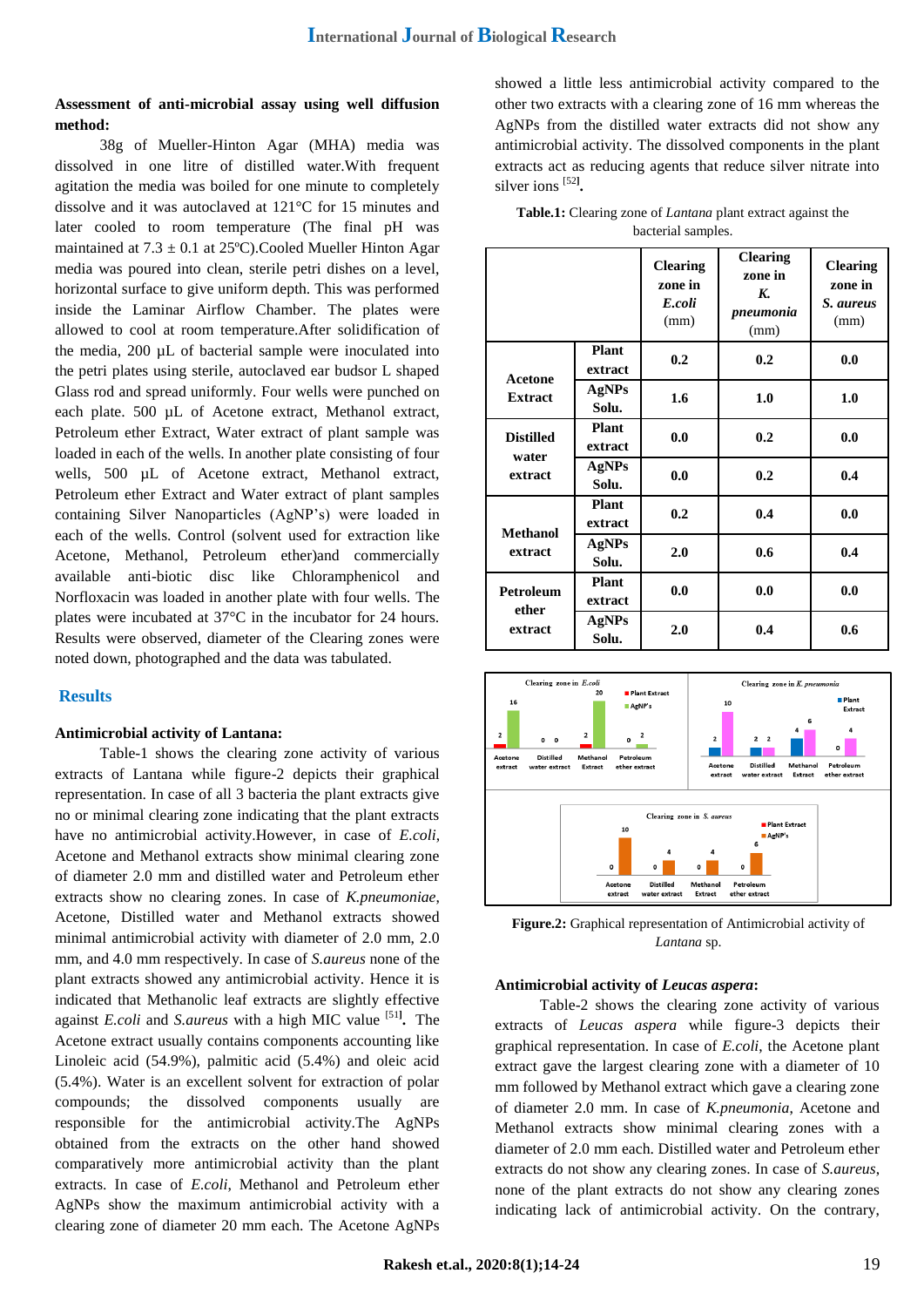according to Ai Lan Chew et al, the Methanolic leaf extracts of Leucas exhibited no antimicrobial activity against *E.coli* however the Methanolic leaf extracts showed minimal antimicrobial activity against *S.aureus*[53] **.** Against *E. coli*, the AgNP obtained from distilled water extract was the most effective, showing a clearing zone of diameter 24 mm followed by AgNP obtained from Methanol and Petroleum ether extract showing clearing zone of diameter 20 mm each. This is followed by the AgNP obtained from the Acetone extract, showing a clearing zone of diameter 16 mm. Against *K. pneumonia* AgNP obtained from Petroleum ether extract is the most effective showing a clearing zone of diameter 20 mm, followed by AgNP obtained from distilled water and Methanol with a clearing zone of diameter 18 mm and 12 mm. The AgNP obtained from Acetone are the least effective with a small clearing zone of 2.0 mm only. Against *S. aureus*, AgNP obtained from distilled water are the most effective giving a clearing zone of diameter 24 mm followed by AgNP obtained from Acetone, Methanol and Petroleum ether extracts with the diameter 20 mm, 12 mm, 8.0 mm respectively.

**Table.2:** Clearing zone of *Leucas aspera* plant extract against the bacterial samples

|                                    |                  | <b>Clearing</b><br>zone in<br>E. coli<br>(In m m) | <b>Clearing</b><br>zone in<br>K.pneumonia<br>(In m m) | <b>Clearing</b><br>zone in<br>S. aureus<br>(In m m) |
|------------------------------------|------------------|---------------------------------------------------|-------------------------------------------------------|-----------------------------------------------------|
| Plant<br>extract<br><b>Acetone</b> |                  | 1.0                                               | 0.0                                                   | 0.0                                                 |
| <b>Extract</b>                     | AgNPs<br>Solu.   | 1.6                                               | 0.6                                                   | 2.0                                                 |
| <b>Distilled</b>                   | Plant<br>extract | 0.0                                               | 0.0                                                   | 0.0                                                 |
| water<br>extract                   | AgNPs<br>Solu.   | 2.4                                               | 1.8                                                   | 2.4                                                 |
| <b>Methanol</b>                    | Plant<br>extract | 0.0                                               | 0.0                                                   | 0.0                                                 |
| extract                            | AgNPs<br>Solu.   | 2.0                                               | 1.2                                                   | 1.2                                                 |
| Petroleum                          | Plant<br>extract | 0.0                                               | 0.0                                                   | 0.0                                                 |
| ether<br>extract                   | AgNPs<br>Solu.   | 1.0                                               | 0.6                                                   | 0.8                                                 |

# **Antimicrobial activity of oxalis:**

Table-3 shows the clearing zone activity of various extracts of *Oxalis sps.* while figure-4 depicts their graphical representation.None of the plant extracts show any antimicrobial activity against any of the 3 bacteria except the Acetone extract which is effective against *S.aureus* and shows a clearing zone of diameter 10 mm. However Methanolic leaf extract of Acetone is found to be highly effective against human pathogens like *S.aureus* and *E.coli*[54**] .** Against *E.coli* the AgNP obtained from distilled water is the most effective showing a clearing zone of 40

mm, followed by Petroleum ether with a clearing zone of diameter 26 mm. AgNP obtained from Acetone and Methanol extract show a clearing zone of diameter 20 mm each. Against *K. pneumonia* AgNP obtained from Methanol and petroleum extracts are the most effective with a clearing zone of diameter 20 mm each followed by AgNP obtained from distilled water and Acetone with a clearing zone of diameter 10 mm and 6 mm respectively. However against *S.aureus*, AgNP obtained from Acetone extract is extremely effective showing a clearing zone of diameter 50 mm followed by the AgNP obtained from petroleum and Methanol extracts showing clearing zones of Diameter 10 mm and 5.0 mm respectively.



**Figure.3:** Graphical representation of antimicrobial activity of *Leucas aspera*

|                                      |                  | <b>Clearing</b><br>zone in<br>E. coli<br>(In m m) | <b>Clearing</b><br>zone in<br>K.pneumonia<br>(In m m) | <b>Clearing</b><br>zone in<br>S. aureus<br>(In m m) |
|--------------------------------------|------------------|---------------------------------------------------|-------------------------------------------------------|-----------------------------------------------------|
| Acetone<br><b>Extract</b>            | Plant<br>extract | 0.0                                               | 0.0                                                   | 1.6                                                 |
|                                      | AgNPs<br>Solu.   | 2.0                                               | 0.6                                                   | 5.0                                                 |
| <b>Distilled</b><br>water<br>extract | Plant<br>extract | 0.0                                               | 0.0                                                   | 0.0                                                 |
|                                      | AgNPs<br>Solu.   | 4.0                                               | 1.0                                                   | 0.0                                                 |
| <b>Methanol</b><br>extract           | Plant<br>extract | 0.0                                               | 0.0                                                   | 0.0                                                 |
|                                      | AgNPs<br>Solu.   | 2.0                                               | 2.0                                                   | 0.5                                                 |
| Petroleum<br>ether<br>extract        | Plant<br>extract | 0.0                                               | 0.0                                                   | 0.0                                                 |
|                                      | AgNPs<br>Solu.   | 2.6                                               | 2.0                                                   | 1.0                                                 |

**Table.3:** Clearing zone of *Oxalis* plant extract against the bacterial samples

### **Antimicrobial activity of Parthenium:**

Table-4 shows the clearing zone activity of various extracts of *Parthenium sps.* while figure-5 depicts their graphical representation.Against *E.coli* the Acetone extract is the most effective with a clearing zone of diameter 20 mm.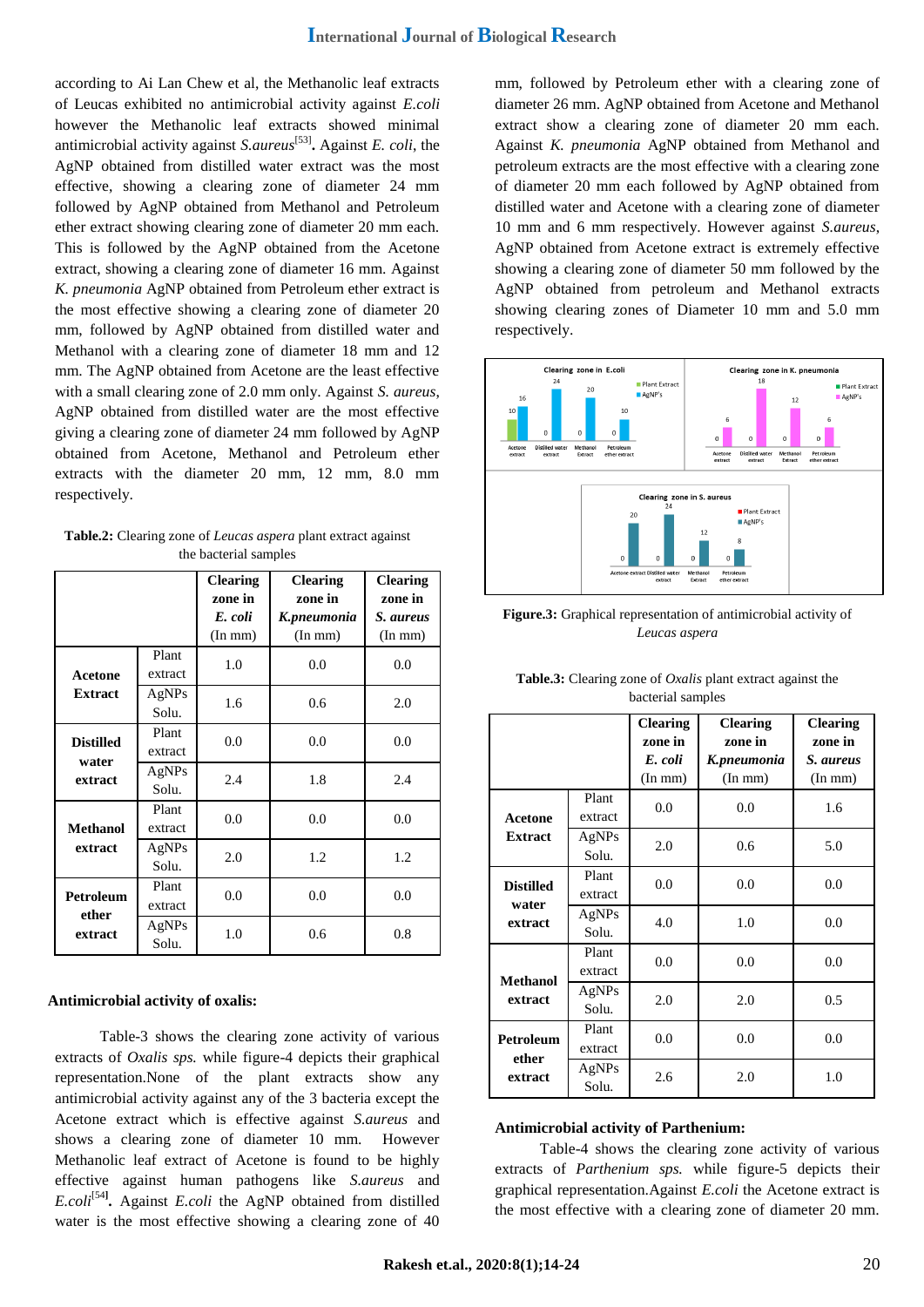No other extract exhibited any antimicrobial activity against *E. coli*. Against *K. pneumonia* the Acetone extract is the most effective with clearing zone of diameter of 6.0 mm. No other extract exhibited any antimicrobial activity against *K. pneumonia*. None of the plant extracts show any antimicrobial activity against *S.aureus*.Only AgNP obtained from Acetone extract showed a clearing zone of diameter 34 mm against *E. coli*. Similarly only AgNP obtained from Acetone extract showed clearing zone of diameter 16 mm and 24 mm against *K. pneumonia* and *S.aureus* respectively.



**Figure.4:** Graphical representation of Antimicrobial activity of *Oxalis* sps.

|                                      |                  | <b>Clearing</b><br>zone in<br>E. coli<br>(In m m) | <b>Clearing zone</b><br>in<br>K. pneumonia<br>(In m m) | <b>Clearing</b><br>zone in<br>S. aureus<br>(In m m) |
|--------------------------------------|------------------|---------------------------------------------------|--------------------------------------------------------|-----------------------------------------------------|
| <b>Acetone</b>                       | Plant<br>extract | 2.0                                               | 0.6                                                    | 0.0                                                 |
| <b>Extract</b>                       | AgNPs<br>Solu.   | 3.4                                               | 1.6                                                    | 2.4                                                 |
| <b>Distilled</b><br>water<br>extract | Plant<br>extract | 0.0                                               | 0.0                                                    | 0.0                                                 |
|                                      | AgNPs<br>Solu.   | 0.0                                               | 0.0                                                    | 0.0                                                 |
| <b>Methanol</b><br>extract           | Plant<br>extract | 0.0                                               | 0.0                                                    | 0.0                                                 |
|                                      | AgNPs<br>Solu.   | 0.0                                               | 0.0                                                    | 0.0                                                 |
| Petroleu<br>m ether<br>extract       | Plant<br>extract | 0.0                                               | 0.0                                                    | 0.0                                                 |
|                                      | AgNPs<br>Solu.   | 0.0                                               | 0.0                                                    | 0.0                                                 |

**Table.4:** Clearing zone of *Parthenium* plant extract against the bacterial samples

# **Antimicrobial activity of Tridax:**

Table-5 shows the clearing zone activity of various extracts of *Tridax sps.* while figure-6 depicts their graphical representation.None of the plant extracts show any antimicrobial activity against any of the 3 bacteria. However contrasting results were obtained by V.Bharathi et al using Methanolic extracts of Tridax against *E.coli* showing a clearing zone of diameter 11 mm and of 15 mm against *S.aureus* . However, no clearing zone was seen against *K. pneumonia*[55**] .** Against E. coli AgNP obtained from Petroleum ether is the most effective showing a clearing zone of diameter 20 mm followed by AgNP obtained from Acetone and Methanol extracts showing clearing zone of diameter 6.0 mm and 4.0 mm respectively.AgNPs obtained from distilled water had no antimicrobial activity. Against K. pneumonia AgNP obtained from Acetone extract is the most effective with the clearing zone of diameter of 20 mm followed by AgNP obtained from Methanol and Petroleum ether extracts showing clearing zones of diameter 6.0 and 2.0 mm respectively. The distilled water extract AgNPs have no antimicrobial activity.



**Figure.5:** Graphical representation of Antimicrobial activity of *Parthenium* sp.

| <b>Table.5:</b> Clearing zone of <i>Tridax</i> plant extract against the |
|--------------------------------------------------------------------------|
| bacterial samples                                                        |

|                           |                       | Clearing<br>zone in<br>E. coli<br>(In m m) | Clearing zone<br>in<br>K.<br>pneumonia<br>(In m m) | Clearing<br>zone in<br>S. aureus<br>(In m m) |
|---------------------------|-----------------------|--------------------------------------------|----------------------------------------------------|----------------------------------------------|
| <b>Acetone</b>            | Plant<br>extract      | 0.0                                        | 0.0                                                | 0.0                                          |
| <b>Extract</b>            | AgNPs<br>Solu.        | 0.6                                        | 2.0                                                | 0.4                                          |
| <b>Distilled</b><br>water | Plant<br>extract      | 0.0                                        | 0.0                                                | 0.0                                          |
| extract                   | AgNPs<br>0.0<br>Solu. |                                            | 0.0                                                | 0.0                                          |
| <b>Methanol</b>           | Plant<br>extract      | 0.0                                        | 0.0                                                | 0.0                                          |
| extract                   | AgNPs<br>Solu.        | 0.4                                        | 0.6                                                | 0.4                                          |
| Petroleum<br>ether        | Plant<br>extract      | 0.0                                        | 0.0                                                | 0.0                                          |
| extract                   | AgNPs<br>Solu.        | 0.6                                        | 0.2                                                | 0.2                                          |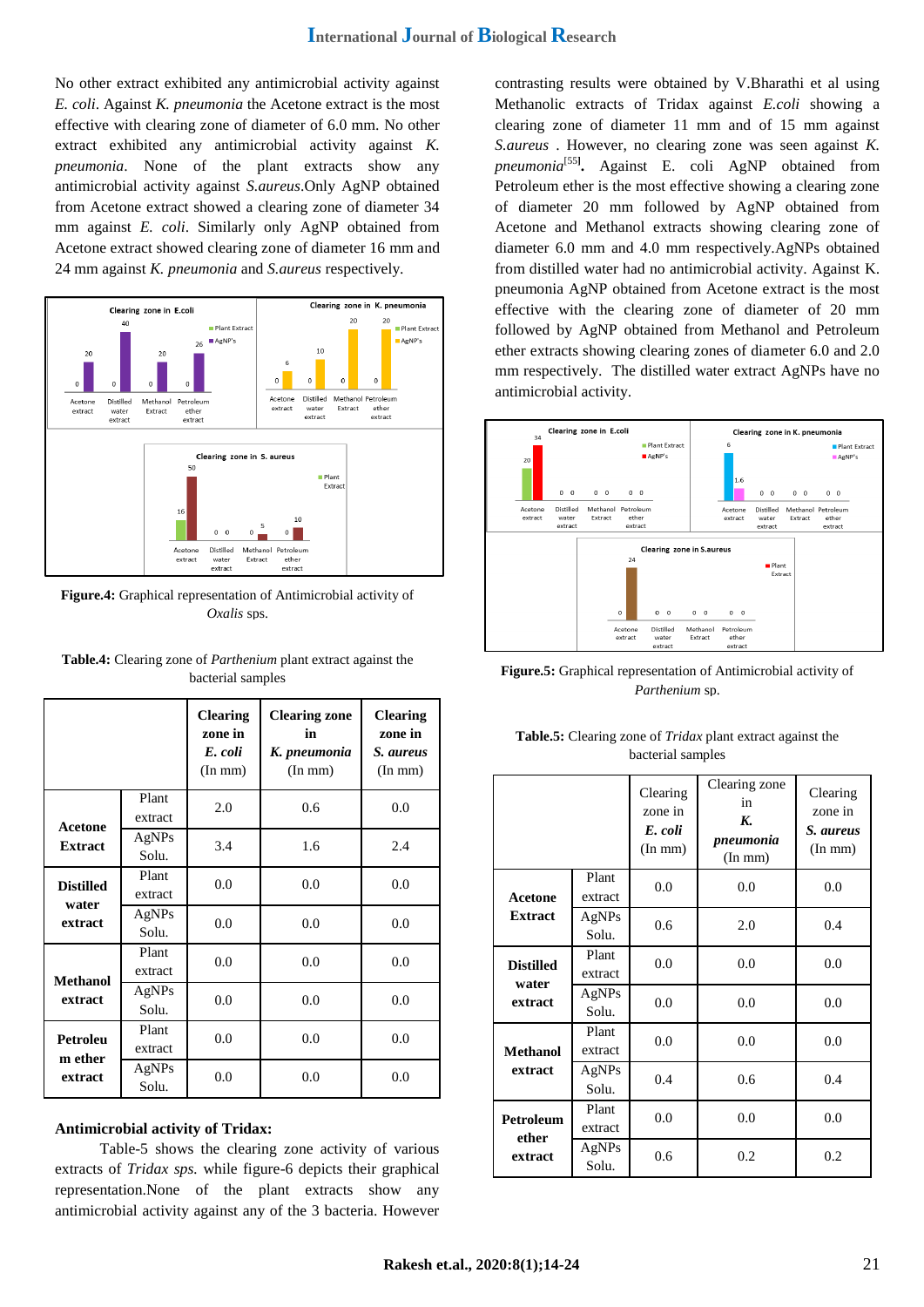

**Figure.6:** Graphical representation of Antimicrobial activity of *Tridax* sp.

# **Conclusion**

In all cases of plant samples taken, the plant extracts show minimal or no antimicrobial activity. However, the AgNPs obtained from the extracts are far more effective when compared to the mere plant extracts. From this project it can be concluded that the AgNPs obtained from the leaf extracts of the weeds readily available in and round Bangalore cannot be exploited industrially due to availability of far better competitors in the market. However, it gives us an idea of the components of the leaf extracts that may have helped in the formation of the AgNPs. Leaves contain polyphenols (Flavonoids). Phenolic compounds have hydroxyl and ketonic groups which bind to metals to reduce the metal salt and provide stability against agglomeration. Plant extract gives protein and enzymes to the  $AgNO<sub>3</sub>$  solution in which  $Ag<sup>+</sup>$  ions combine with the enzyme to form enzyme substrate complex. The enzyme released from the plant extract act on the silver ions and there is a release of silver nanoparticle from the enzyme. That silver nanoparticle combines with the protein released from the plant extract and there is a formation of protein capped silver nanoparticles. This experiment might indicate that selected plant samples have lower number of polyphenols.

# **Acknowledgement**

We would like to thank Department of Botany, St. Joseph"s College, Bangalore for giving us this opportunity and necessary equipment's, chemicals for performing this research work. We place our deepest gratitude for Dr. Neelam Mishra, our research guide for supporting and guiding us in every step of this research work. We also extend our deep sense of gratitude to Ms. Padmini from Microbiology Department, Government Science College, Bengaluru, Mr. Malle Gowda from Apollo Hospital, Bengaluru for providing us the pure bacterial cultures and Mr. Martin Paul for providing us with the necessary chemicals and glass wares for our research work.

### **Conflict of Interest**

No known conflict of interest.

# **References**

- 1. Sergeev GB, Shabatina TI. Cryochemistry of nanometals. Colloids and Surfaces A: Physicochemical and Engineering Aspects. 2008; 313:18-22.
- 2. Williams DF. The Williams dictionary of biomaterials. Liverpool University Press; 1999.
- 3. Gubin SP, Gulayev YV, Khomutov GB, Kislov VV, Kolesov VV, Soldatov ES, Sulaimankulov KS, Trifonov AS. Molecular clusters as building blocks for nanoelectronics: the first demonstration of a cluster single-electron tunnelling transistor at room temperature. Nanotechnology. 2002;13(2):185.
- 4. Prabhu S, Poulose EK. Silver nanoparticles: mechanism of antimicrobial action, synthesis, medical applications, and toxicity effects. International nano letters. 2012 ;2(1):32.
- 5. Stark WJ, Stoessel PR, Wohlleben W, Hafner AJ. Industrial applications of nanoparticles. Chemical Society Reviews. 2015;44(16):5793-805.
- 6. Nair R, Varghese SH, Nair BG, Maekawa T, Yoshida Y, Kumar DS. Nanoparticulate material delivery to plants. Plant science. 2010;179(3):154-63.
- 7. Nel A, Xia T, Mädler L, Li N. Toxic potential of materials at the nanolevel. science. 2006;311(5761):622-7.
- 8. Feng QL, Wu J, Chen GQ, Cui FZ, Kim TN, Kim JO. A mechanistic study of the antibacterial effect of silver ions on Escherichia coli and Staphylococcus aureus. Journal of biomedical materials research. 2000;52(4):662-8.
- 9. Bosetti M, Massè A, Tobin E, Cannas M. Silver coated materials for external fixation devices: in vitro biocompatibility and genotoxicity. Biomaterials. 2002 Feb 1;23(3):887-92.
- 10. Zhang F, Wu X, Chen Y, Lin H. Application of silver nanoparticles to cotton fabric as an antibacterial textile finish. Fibers and Polymers. 2009;10(4):496-501.
- 11. Abou El-Nour KM, Eftaiha AA, Al-Warthan A, Ammar RA. Synthesis and applications of silver nanoparticles. Arabian journal of chemistry. 2010;3(3):135-40.
- 12 Raimondi F, Scherer GG, Kötz R, Wokaun A. Nanoparticles in energy technology: examples from electrochemistry and catalysis. Angewandte Chemie International Edition. 2005;44(15):2190-209.
- 13. Furno F, Morley KS, Wong B, Sharp BL, Arnold PL, Howdle SM, Bayston R, Brown PD, Winship PD, Reid HJ. Silver nanoparticles and polymeric medical devices: a new approach to prevention of infection?. Journal of Antimicrobial Chemotherapy. 2004;54(6):1019-24.
- 14. Richard JW. Acticoat versus Silverlon: the truth. J Burns. 2002; 1:11-9.
- 15. Ingle A, Gade A, Pierrat S, Sonnichsen C, Rai M. Mycosynthesis of silver nanoparticles using the fungus Fusarium acuminatum and its activity against some human pathogenic bacteria. Current Nanoscience. 2008 May 1;4(2):141-4.
- 16. De Sousa CP. Escherichia coli as a specialized bacterial pathogen. Rev biol cienc Terra. 2006;2(2):341-52.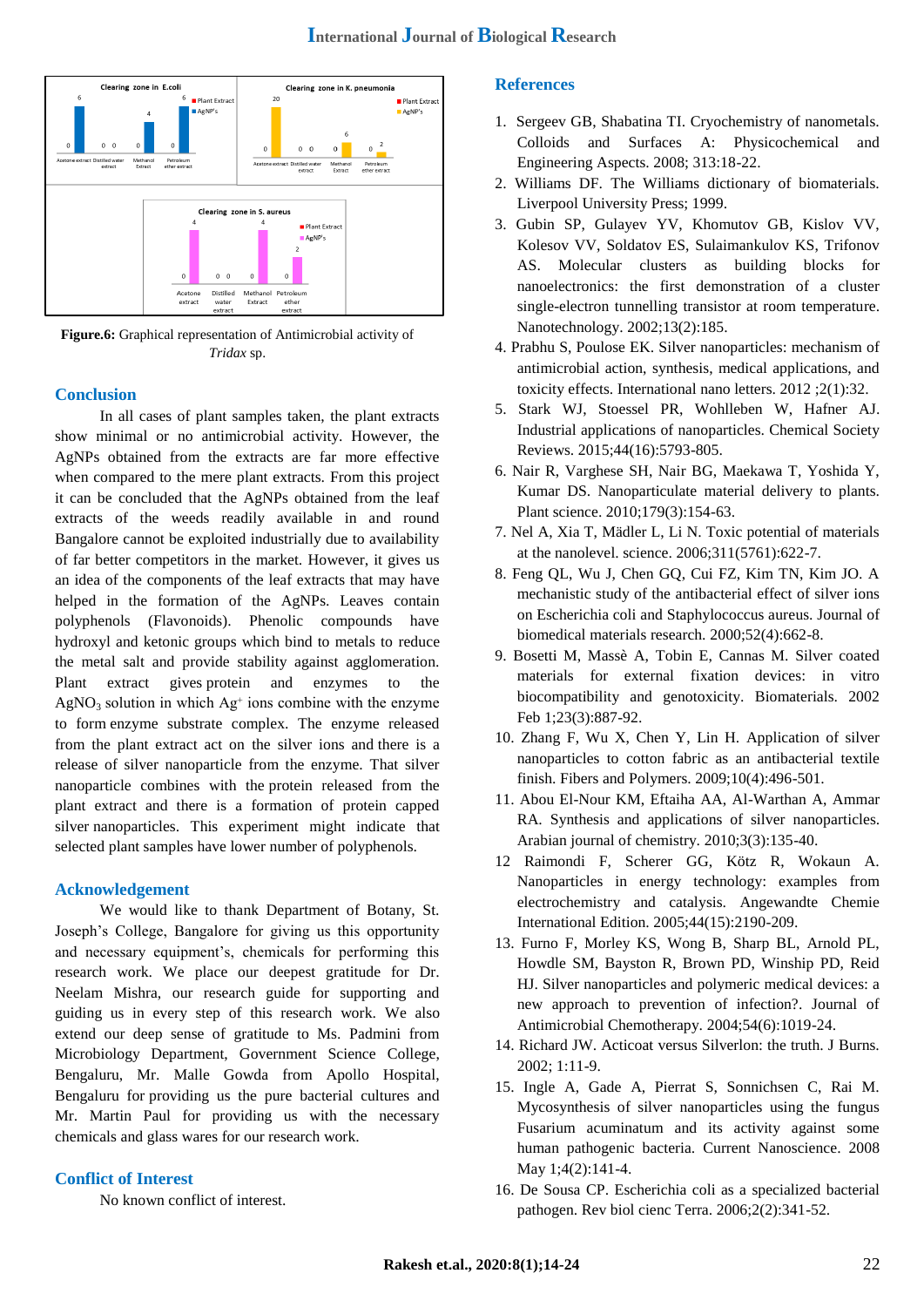- 17. Burke RL, Whitehouse CA, Taylor JK, Selby EB. Epidemiology of invasive Klebsiella pneumoniae with hypermucoviscosity phenotype in a research colony of nonhuman primates. Comparative medicine. 2009 Dec 15;59(6):589-97.
- 18. Harris LG, Foster SJ, Richards RG. An introduction to Staphylococcus aureus, and techniques for identifying and quantifying S. aureus adhesins in relation to adhesion to biomaterials: review. Eur Cell Mater. 2002;4(3):100-20.
- 19.Wallmark G, Finland M. Phage types and antibiotic susceptibility of pathogenic staphylococci: Results at Boston City Hospital 1959-1960 and comparison with strains of previous years. jama. 1961 ;175(10):886-97.
- 20.Coonrod JD, Eickhoff TC. Combined action of 6 mercaptopurine and antibiotics on gram-negative bacteria in vitro. Proceedings of the Society for Experimental Biology and Medicine. 1972 ;140(2):524-7.
- 21. Janick J. Horticultural science. Macmillan; 1986 Feb 15.
- 22. Willis RJ. The history of allelopathy. Springer Science & Business Media; 2007.
- 23. Ashraf M, Öztürk M, Ahmad MS, Aksoy A, editors. Crop production for agricultural improvement. Springer Science & Business Media; 2012 Jun 2.
- 24. Annecke DP, Moran VC. Insects and mites of cultivated plants in South Africa. Butterworth; 1982.
- 25. Sastri RL. Studies in Lauraceae. III. Embryology of Cassytha. Botanical Gazette. 1962;123(3):197-206.
- 26. Prajapati SK, Tripathi BD. Biomonitoring trace-element levels in PM10 released from vehicles using leaves of Saraca indica and Lantana camara. AMBIO: A Journal of the Human Environment. 2007;36(8):704-5.
- 27. Nascimento GG, Maestro V, Campos MS. Ocorrência de resíduos de antibióticos no leite comercializado em Piracicaba, SP. Revista de Nutrição. 2001;14(2):119-24.
- 28. Mostafa AA, Al-Rahmah AN, Abdel-Megeed A. Evaluation of some plant extracts for their antifungal and antiaflatoxigenic activities. Journal of Medicinal Plants Research. 2011 ;5(17):4231-8.
- 29. Rai V, Agarwal M, Agnihotri AK, Khatoon S, Rawat AK, Mehrotra S. Pharmacognostical Evaluation of Leucas aspera Link. Natural product sciences. 2005;11(2):109-14.
- 30. Srinivasan R, Ravali B, Suvarchala P, Honey A, Tejaswini A, Neeraja P. Leucas aspera-medicinal plant: a review. International Journal of Pharma and Bio Sciences. 2011;2(1):153-9.
- 31. Deb. D.B., The Flora of Tripura State, Scholarly Publications,1983
- 32. Devi OS, Komor P, Das D. A checklist of traditional edible bio-resources from Ima markets of Imphal Valley, Manipur, India. Journal of Threatened Taxa. 2010 :1291- 6.
- 33. Duraipandiyan V, Ayyanar M, Ignacimuthu S. Antimicrobial activity of some ethnomedicinal plants used by Paliyar tribe from Tamil Nadu, India. BMC complementary and alternative medicine. 2006 ;6(1):35.
- 34. Thakur DK, Misra SK, Choudhuri PC. In vitro trials of plant extracts and chemicals for their antifungal activity. Indian J animal health. 1987; 26:31-5.
- 35. Selvaraj Pandian R, Revathy C, Manoharan AC. Toxicity evaluation of herbal smoke and synthetic mosquito mat on Culex quinquefasciatus Say. GEOBIOS-JODHPUR-. 1994; 21:166-.
- 36. Mangathayaru K, Lakshmikant J, Sundar NS, Swapna RG, Grace XF, Vasantha J. Antimicrobial activity of Leucas aspera flowers. Fitoterapia. 2005 ;76(7-8):752-4.
- 37. Botelho MA, Nogueira NA, Bastos GM, Fonseca SG, Lemos TL, Matos FJ, Montenegro D, Heukelbach J, Rao VS, Brito GA. Antimicrobial activity of the essential oil from Lippia sidoides, carvacrol and thymol against oral pathogens. Brazilian Journal of Medical and Biological Research. 2007 Mar;40(3):349-56.
- 38. Christenhusz MJ, Byng JW. The number of known plants species in the world and its annual increase. Phytotaxa. 2016;261(3):201-17.
- 40. Mohan SM, Pandey B. Antimicrobial activity of Oxalis corniculata Linn. International Journal of Science and Research. 2016;5(7).
- 41. McConnachie AJ, Strathie LW, Mersie W, Gebrehiwot L, Zewdie K, Abdurehim A, Abrha B, Araya T, Asaregew F, Assefa F, Gebre‐Tsadik R. Current and potential geographical distribution of the invasive plant Parthenium hysterophorus (Asteraceae) in eastern and southern Africa. Weed research. 2011 ;51(1):71-84.
- 42. Oudhia P. Parthenium hysterophorus: a new weed in upland rice fields of the Chhattisgarh Plains (India). International Rice Research Notes. 2000;25(1).
- 43. Kaur M, Aggarwal NK, Kumar V, Dhiman R. Effects and management of Parthenium hysterophorus: A weed of global significance. International scholarly research notices. 2014;2014.
- 44. Kaur M, Aggarwal NK, Dhiman R. Antimicrobial activity of medicinal plant: Parthenium hysterophorus L. Res. J. Med. Plant. 2016;10(1):106-12.
- 45. Karunaratne UK, Karunaratne MM. Evaluation of methanol, ethanol and acetone extracts of four plant species as repellents against Callosobruchus maculatus (Fab.).
- 46.Bhalodia NR, Acharya RN, Shukla VJ. Evaluation of in vitro Antioxidant Activity of hydroalcoholic seed extratcs of Cassia fistula linn. Free Radicals and Antioxidants. 2011 ;1(1):68-76.
- 47. Ahmed S, Chaudhry SA, Ikram S. A review on biogenic synthesis of ZnO nanoparticles using plant extracts and microbes: a prospect towards green chemistry. Journal of Photochemistry and Photobiology B: Biology. 2017; 166:272-84.
- 48. Veerasamy R, Xin TZ, Gunasagaran S, Xiang TF, Yang EF, Jeyakumar N, Dhanaraj SA. Biosynthesis of silver nanoparticles using mangosteen leaf extract and evaluation of their antimicrobial activities. Journal of saudi chemical society. 2011;15(2):113-20.